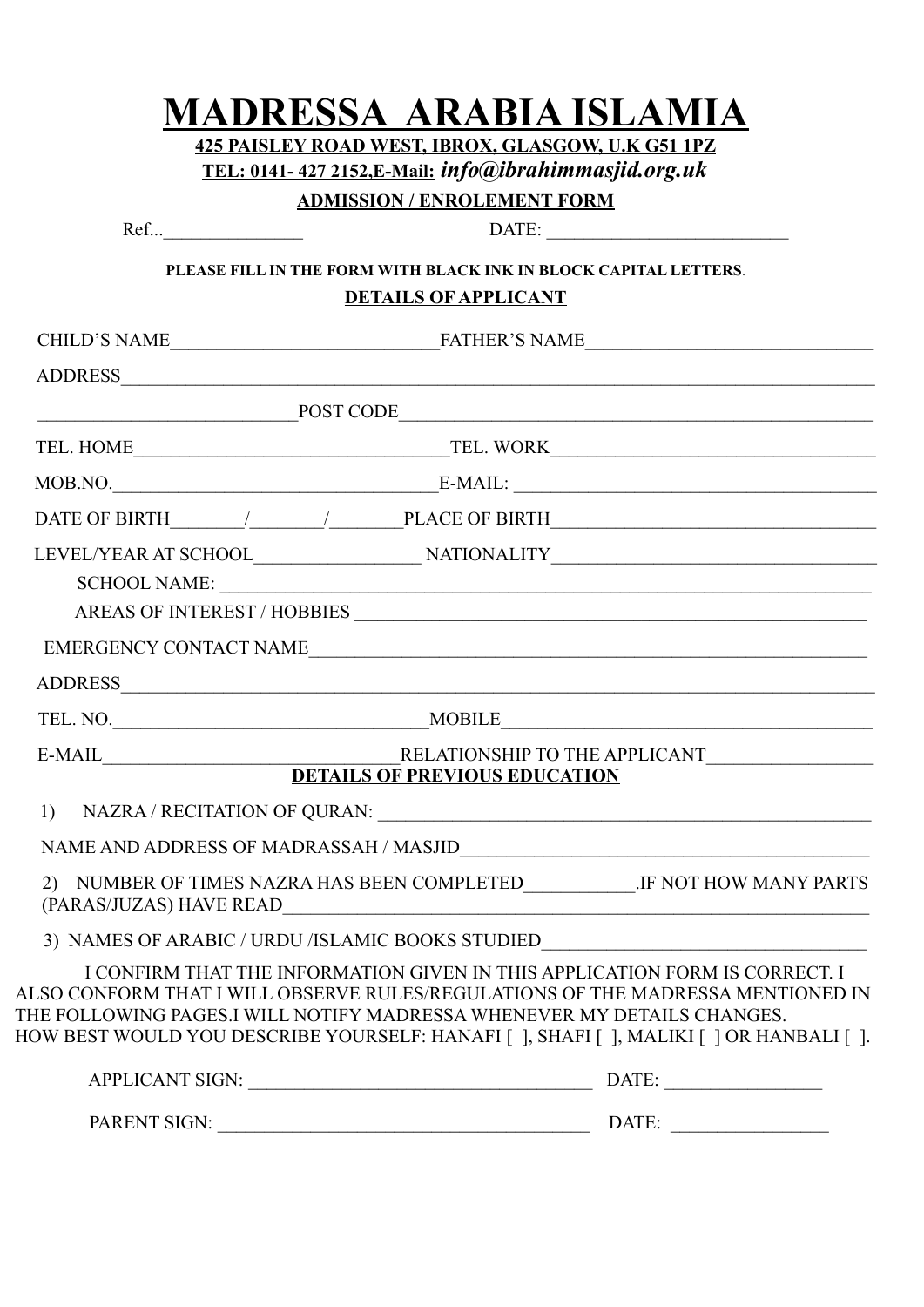#### **LANGUAGE PROFICIENCY**

| <b>LANGUAGE:</b>                     | <b>READ</b> | <b>WRITE</b> | <b>SPEAK</b> |
|--------------------------------------|-------------|--------------|--------------|
| <b>ARABIC:</b>                       |             |              |              |
| URDU:                                |             |              |              |
| <b>ENGLISH:</b>                      |             |              |              |
| <b>OTHER LANGUAGE/S, WRITE NAME:</b> |             |              |              |

#### DURATION ATTENDED AT THE PREVIOUS MADRASAH / MASJID

YEAR\_\_\_\_\_\_\_MONTHS\_\_\_\_\_\_\_ REASON OF LEAVING\_\_\_\_\_\_\_\_\_\_\_\_\_\_\_\_\_\_\_\_\_\_\_\_\_\_\_\_\_\_\_\_\_\_\_

NAME OF SCHOOL / COLLEGE / UNIVERSITY

DATE: FROM / / TO / /

| <b>SUBJECTS</b>    | <b>GRADES, LEVEL ATTAINED</b> |
|--------------------|-------------------------------|
| <b>ENGLISH</b>     |                               |
| <b>MATHEMATICS</b> |                               |
| <b>SCIENCE</b>     |                               |
| <b>ECNOMICS</b>    |                               |
| OTHER              |                               |

#### **OTHER DETAILS**

 DOES THE APPLICANT SUFFER FROM ANY SERIOUS OR LONG TERM ILLNESS E.G. EPILEPSY, BRONCHITIS AND FREQUENT HEADACHES? \_\_\_\_\_\_\_\_\_\_\_\_\_\_\_\_\_\_\_\_\_\_\_\_\_\_\_\_\_\_\_\_\_\_\_\_\_\_\_\_\_\_\_\_\_

DO HE / SHE SUFFER FROM ANY ALLERGIES? YES NO

IF YES PLEASE GIVE DETAILS

DOES THE APPLICANT REQUIRE ANY SPECIAL EDUCATION (ANY SPECIFIC NEEDS) YES\_\_\_\_\_NO\_\_\_\_\_\_ IF YES PLEASE GIVE DETAILS\_\_\_

#### **IMPORTANT NOTES**

1-MINIMUM ADMISSION AGE IS FIVE & ½ YEARS AND UPWARDS. 2- ADMISSION CHARGE £50 NON-REFUNDABLE, RE-ADMISSION CHARGE £80. 3-FEES: £20 PER MONTH PER CHILD, PAYABLE ON MONDAY OR THURSDAY ONLY.IF FEES DELAYED FOR A WEEK THEN AS A PENALTY IT WILL BE DOUBLED FOR THAT MONTH. 4-FULL FEES TO BE PAID REGARDLESS HOW MANY HOURS OR DAYS CHILD ATTENDED THE CLASS.NO DEDUCTION OF FEES ARE ACCEPTABLE. 5-IF YOUR CHILD IS ABSENT FROM MASJID FOR TWO WEEKS WITHOUT PERMISSION THEN READMISSION WILL BE RQUIRED WITH £30 PENALTY, THEREFORE EITHER PHONE OR SEND A NOTE,STATING WHY A CHILD IS OFF FROM MADRASSA TO AVOID FINE.JAZAKALLAH. 6-SEND/BRING YOUR CHILD IN PROPER ISLAMIC CLOTHES EG.SHALWAR, QAMEES/JUBBA, HIJAB, 7-MADRASSA CLASSES TIMES: MONDAY TO FRIDAY, 05:00PM – 07:00PM 8-PLEASE HAVE A NOTE OF MASJID CONTACT DETAILS IN CASE YOU NEED THEM. 9-PLEASE COLLECT YOUR CHILD ON TIME, IF LATE FOR ANY REASON LET MASJID KNOW. 10-IF YOU HAVE ANY CONCERN REGARDING YOUR CHILD'S EDUCATION OR ABOUT THEIR PROGRESS PLEASE CONTACTS EITHER THEIR CLASS TEACHER OR THE HEAD TEACHER. 11-IT IS YOUR RESPONSIBILITY TO ENCOURAGE YOUR CHILD TO LEARN THEIR SABAQ AT HOME FOR AT LEAST HALF AN HOUR EVERYDAY & ASK THEM TO DO ALL THE HOMEWORK. 12-YOUR CHILD MUST BRING THEIR MADRASSA BAG WITH ITS CONTENTS EVERYDAY. 12-HEAD HAIR OF THE BOYS MUST BE CUT IN ONE SIZE & LENGHTH, WITHOUT PATTERNS.